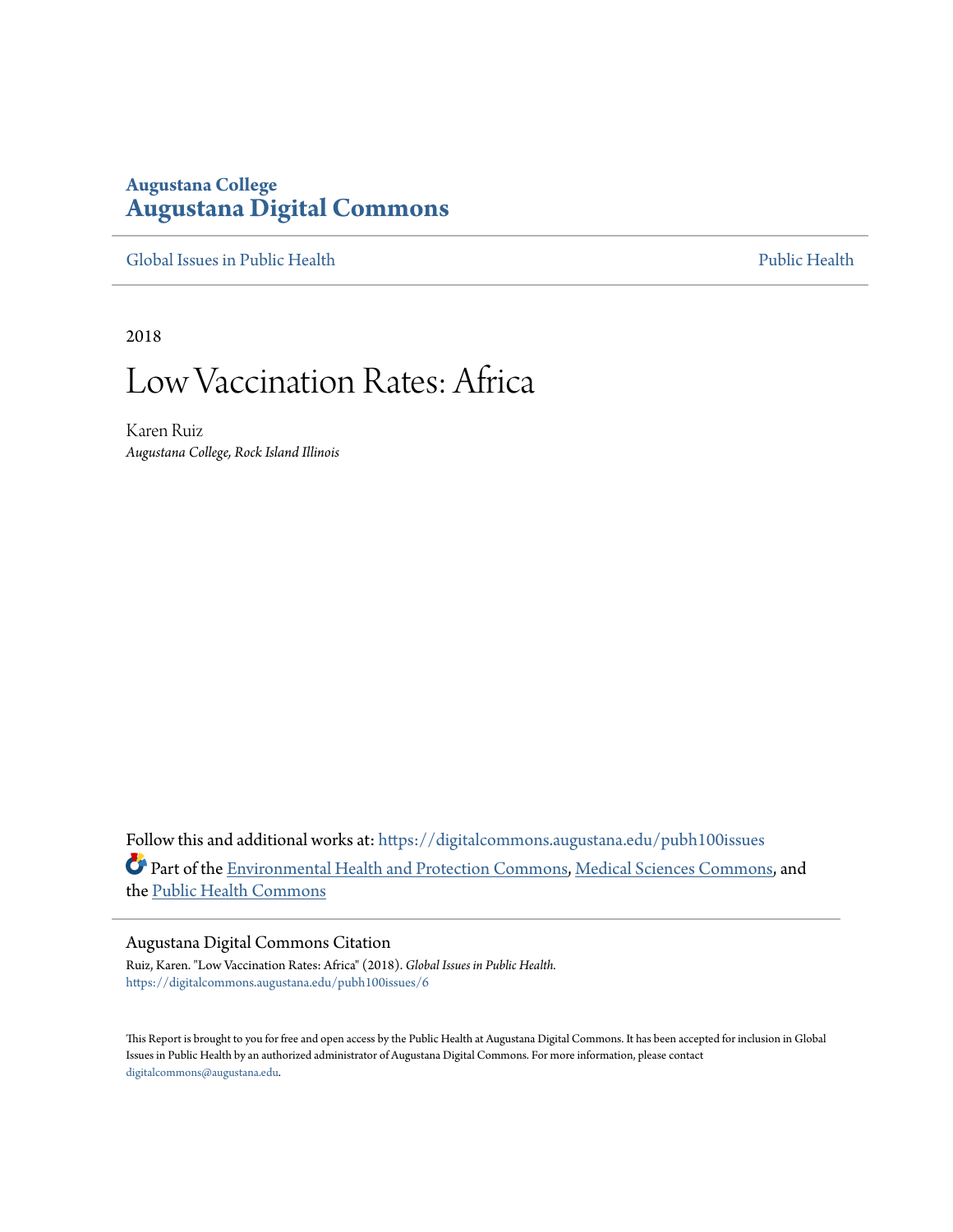# Low Vaccination Rates in Africa **Overview:**

Africa is a developing continent with a current population of 1.281 billion. It is traced as the oldest inhabited continent on planet Earth. Africa is made up of 54 countries, and is the world's second largest continent. There are several thousand ethnic groups in Africa (National Geographic Society, 2012). The major religions are Christianity and Islam, which grew as colonialism spread throughout the continent (South African History Online, 2017). Government forms in Africa range from presidential republics to semi-presidential republics, depending on the country (CIA).

## **The Public Health Issue:**

The public health issue that has grown significantly is the decreasing rate of vaccination amongst African populations. Africa has the lowest rates and coverage for vaccination on a worldwide scale (WHO, 2017). Low vaccination rates are a social problem. Additionally, low vaccination is a social condition that is spread, not through an infectious process, but from social processes like interactions between individuals within a society. Low vaccinations are an environmental issue as individuals play a large role in their cause. (Favin et al., 2012) Additionally, they raise environmental issues because low vaccination rates pose a threat to the well-being of the general population living in that environment.

## **Causes of Low Vaccination:**

Low vaccination rates are caused by a variety of factors. Among children and adolescents, they are often caused by a lack of knowledge from parents on how or where their children can be vaccinated. One of the most common causes is also lack of resources among adults and parents. The social determinant of access to health services is a significant problem. While a large portion of the population can get vaccinated inexpensively and/or for free through insurance and government public health clinics, the lack of access to a public health facility worsens the rates of vaccination (Favin et al., 2012). More than twenty countries in Africa fall under 80 percent for measles vaccinations in particular, the lowest being South Sudan at 20 percent (WHO, 2017). *(See Images 1 & 2)* To put into

perspective how widespread this issue is, Asia and Europe combined comprise only nine countries which fall under 70 percent for vaccination rates. The largest group population in Africa affected by low vaccination rates are children and infants. In extent, Africa has the "lowest childhood vaccination coverage worldwide" (Kazungu & Adetifa, 2017, pg. 1).



*Image 1: (above) Measles vaccination rates in Africa, Asia, and Europe (WHO, 2017).*





## **Epidemiology:**

Vaccines are an agent that safely expose individuals to a germ so their immune systems can produce antibodies to fight a particular virus. Low vaccination rates are incidents in a given area where an individual, group, or community is not getting vaccinated. Lack of vaccination prevents a person's immune system from growing strong to fight off illness and disease. Low vaccination rates in communities can be identified by the outbreak of an easily preventable disease, such as measles. In 2012, one in five children in Africa had not received the appropriate vaccinations (WHO). The risk factors of low vaccination aid the spread of diseases, especially those that had previously been eliminated in a region. Non-vaccinated individuals and groups risk bad health outcomes like morbidity and mortality. Those who are not